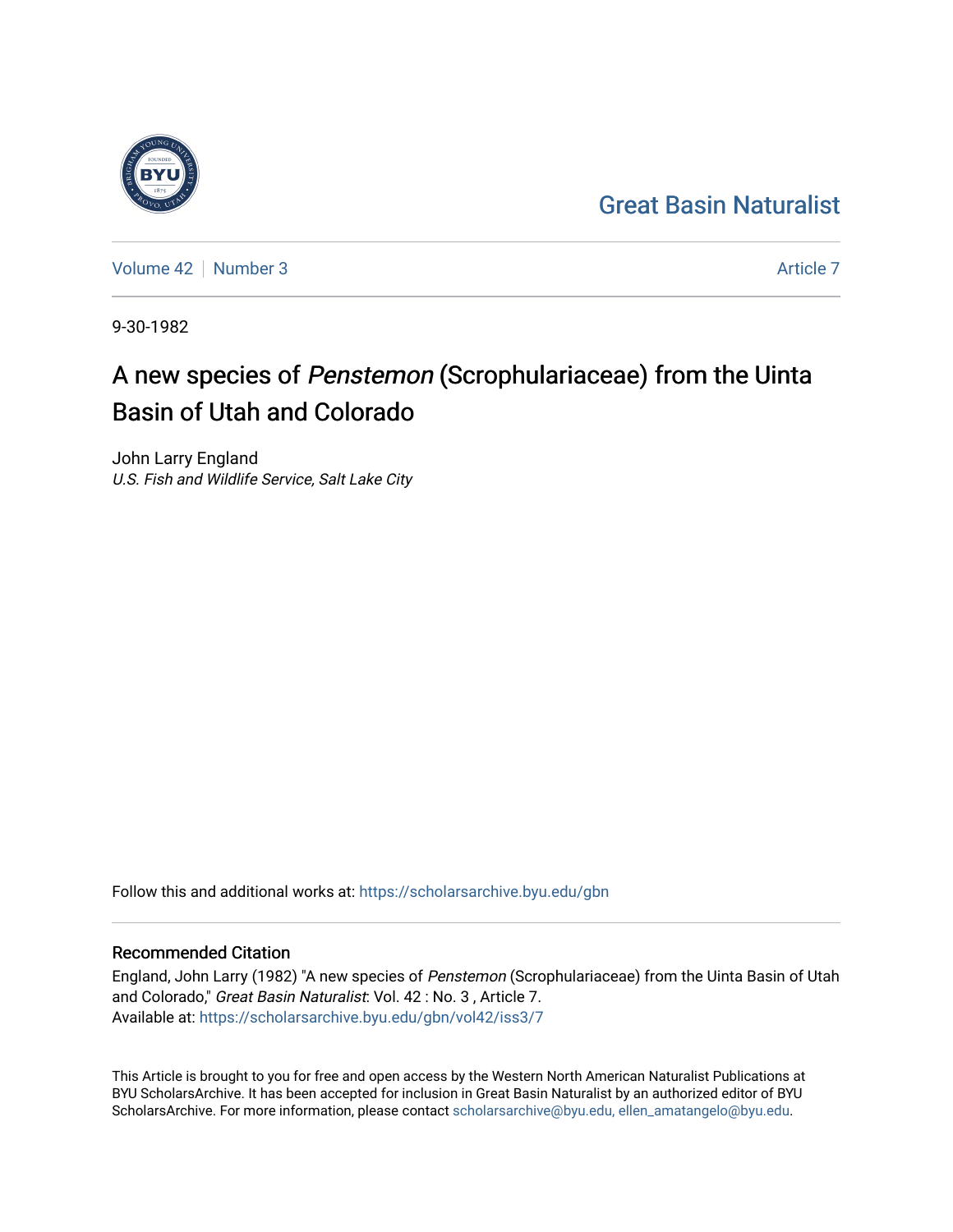#### A NEW SPECIES OF PENSTEMON (SCROPHULARIACEAE) FROM THE UINTA BASIN OF UTAH AND COLORADO

John Larry England'

ABSTRACT.- Named as a new species is Penstemon albifluvis ]. L. England. The species is known from the Uinta Basin of Utah and Colorado.

The Uinta Basin of Utah and Colorado har bors numerous endemic species of plants, with many of these restricted to the Green River Formation. It is not surprising that this habitat should give rise to yet another nar rowly restricted species. The author, while employed by the Bureau of Land Management, encountered a novel Penstemon growing on oil shale ledges of the Green River Formation immediately adjacent to the the groove in the palate, straight apically,<br>White River, Subsequent examination re- sparsely orange bearded, with hairs 0.2–.3 White River. Subsequent examination re vealed this botanical novelty to be distinct from any described taxon. Hence, it is described herein.

#### Penstemon albifluvis England, sp. nov.

Ab Penstemon scariosus et P. strictus in calycibus et corollis brevioribus et foliis radi calibus paucis vel nullis et pubis antheris brevioribus differt.

Perennial herb; stems ascending to erect, (1) 1.5-4.5 (5) dm tall, (1) 5-20 clustered on <sup>a</sup> frequently branched caudex, surmounting a taproot; herbage glabrous; leaves entire or with crisped margins  $(2)$  4-10  $(12)$  cm long, 4-6 (11) mm wide, lacking basal leaves or these poorly developed, lower cauline leaves narrowly oblanceolate, petiolate, the upper cauline ones mostly linear to narrowly lan ceolate, sessile, often crisped margined; thyrse secund, of 3-10 verticillasters, the upper leafy bracts much reduced, the cymes (1) 2- to> 4-flowered, the axis, peduncles, and pedicels glandular-pubescent; sepals 4-6 (7) mm long, lanceolate, acute, glandularpubescent, the margins narrowly scarious; corolla (18) 20-22 (24) mm long, gradually and

broadly ventricose ampliate, the throat 6-7 mm broad, the tube 14-15 mm long, bilabiate, the upper lip projecting, arched, 7-8 mm long, the lobes of the lower lip spreading, pale lavendar, the lobes sometimes light blue, sparsely glandular-pubescent externally, the palate with two ridges <sup>1</sup> mm high on ei ther side of the staminode, glabrous; staminode 9-10 mm long, ending ca <sup>1</sup> mm short of the groove in the palate, straight apically, mm long, gradually enlarged apically, from 0.3-0.7 mm broad; fertile stamens reaching the orifice, the anther sacs 3-5 mm long, 0.5 mm broad, pubescent, the hairs white, 0.5 mm long or less, dehiscing the full length, black; capsule 8-11 mm long, broadly ovoid, acuminate; seeds ca <sup>2</sup> mm long.

TYPE.- USA. Utah: Uintah Co., North bank of White River, ca one mile upstream from the Ignatio bridge, 2.5 miles airline dis tance south of Bonanza, TIOS, R24E, SI, ele vation 4975 ft, on raw shale slopes of the Evacuation Creek Member of the Green River Formation, associated with Eriogonum ephedroides, Cirsium barnebyi, Machaeranthera grindelioides, Oryzopsis hymenoides, and Forsellesia meionandra, 9 June 1980, J. L. England 2046 (Holotype BRY; Isotypes to be distributed).

The White River penstemon grows on raw shales with little soil development with Eriogonum, Cirsium, and Forsellesia in the desert saltbrush-sagebrush zone. It is endemic to east central Uintah County, Utah, and ad jacent Rio Blanco County, Colorado. The plants flower from late May through June.

<sup>&#</sup>x27;U.S. Fish and Wildlife Service. 125 South State Street, Salt Lake City, Utah 84138.